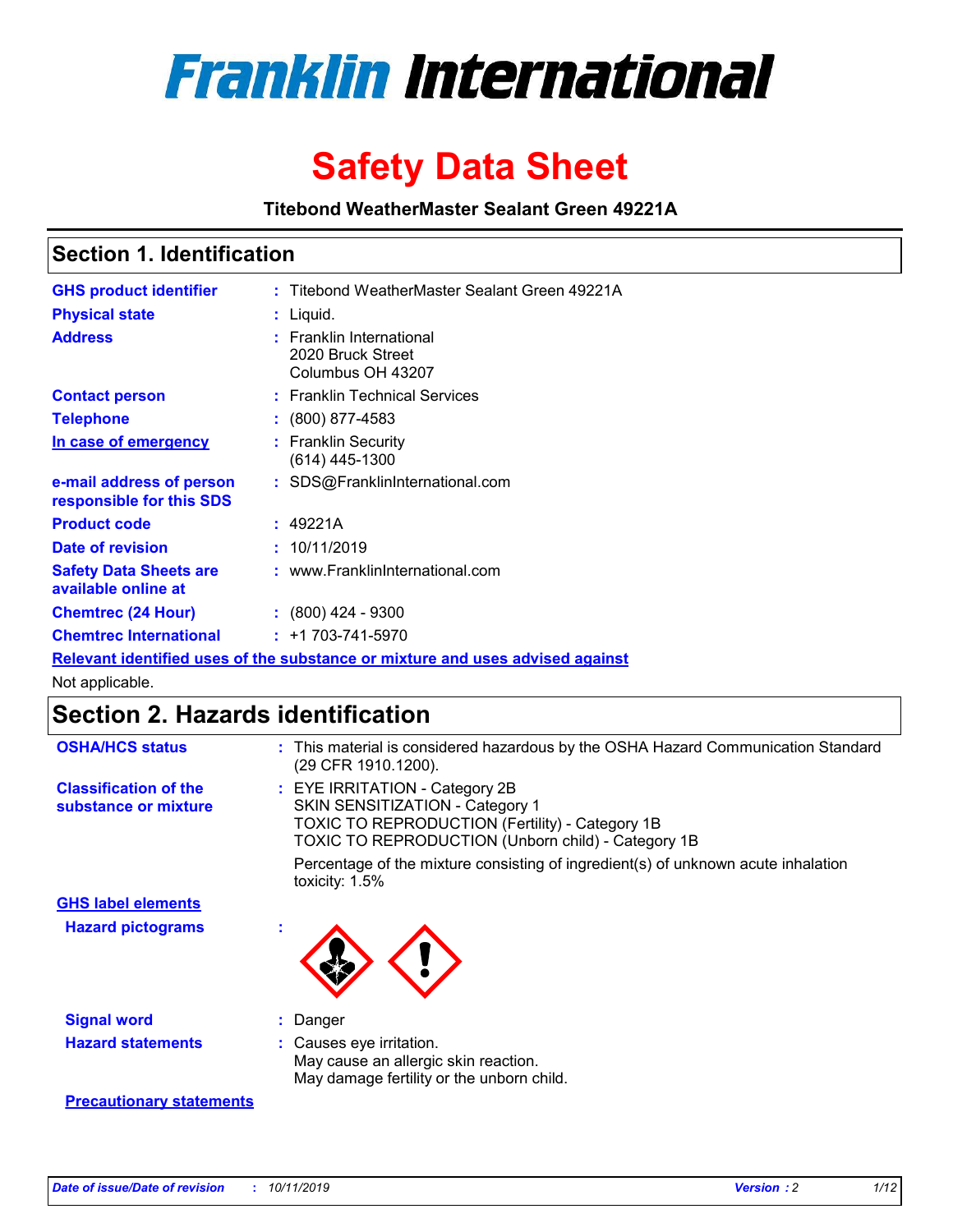### **Section 2. Hazards identification**

| <b>Prevention</b>                          | : Obtain special instructions before use. Do not handle until all safety precautions have<br>been read and understood. Wear protective gloves. Wear eye or face protection.<br>Wear protective clothing. Avoid breathing vapor. Wash hands thoroughly after handling.<br>Contaminated work clothing must not be allowed out of the workplace.                                                        |
|--------------------------------------------|------------------------------------------------------------------------------------------------------------------------------------------------------------------------------------------------------------------------------------------------------------------------------------------------------------------------------------------------------------------------------------------------------|
| <b>Response</b>                            | : IF exposed or concerned: Get medical attention. IF ON SKIN: Wash with plenty of<br>soap and water. Wash contaminated clothing before reuse. If skin irritation or rash<br>occurs: Get medical attention. IF IN EYES: Rinse cautiously with water for several<br>minutes. Remove contact lenses, if present and easy to do. Continue rinsing. If eye<br>irritation persists: Get medical attention. |
| <b>Storage</b>                             | : Store locked up.                                                                                                                                                                                                                                                                                                                                                                                   |
| <b>Disposal</b>                            | : Dispose of contents and container in accordance with all local, regional, national and<br>international regulations.                                                                                                                                                                                                                                                                               |
| <b>Hazards not otherwise</b><br>classified | : Product generates methanol during cure.                                                                                                                                                                                                                                                                                                                                                            |
|                                            |                                                                                                                                                                                                                                                                                                                                                                                                      |

### **Section 3. Composition/information on ingredients**

| <b>Substance/mixture</b><br>Mixture                  |               |                     |
|------------------------------------------------------|---------------|---------------------|
| <b>Ingredient name</b>                               | $\frac{9}{6}$ | <b>CAS number</b>   |
| 3-aminopropyltriethoxysilane<br>Dibutyltin dilaurate | ≤3<br>≤0.3    | 919-30-2<br>77-58-7 |

Any concentration shown as a range is to protect confidentiality or is due to batch variation.

**There are no additional ingredients present which, within the current knowledge of the supplier and in the concentrations applicable, are classified as hazardous to health or the environment and hence require reporting in this section.**

**Occupational exposure limits, if available, are listed in Section 8.**

### **Section 4. First aid measures**

| <b>Description of necessary first aid measures</b> |                                                                                                                                                                                                                                                                                                                                                                                                                                                                                                                                                                                                                                                                                                                                                                           |  |  |  |
|----------------------------------------------------|---------------------------------------------------------------------------------------------------------------------------------------------------------------------------------------------------------------------------------------------------------------------------------------------------------------------------------------------------------------------------------------------------------------------------------------------------------------------------------------------------------------------------------------------------------------------------------------------------------------------------------------------------------------------------------------------------------------------------------------------------------------------------|--|--|--|
| <b>Eye contact</b>                                 | : Immediately flush eyes with plenty of water, occasionally lifting the upper and lower<br>eyelids. Check for and remove any contact lenses. Continue to rinse for at least 10<br>minutes. If irritation persists, get medical attention.                                                                                                                                                                                                                                                                                                                                                                                                                                                                                                                                 |  |  |  |
| <b>Inhalation</b>                                  | : Remove victim to fresh air and keep at rest in a position comfortable for breathing. If<br>not breathing, if breathing is irregular or if respiratory arrest occurs, provide artificial<br>respiration or oxygen by trained personnel. It may be dangerous to the person providing<br>aid to give mouth-to-mouth resuscitation. Get medical attention. If unconscious, place<br>in recovery position and get medical attention immediately. Maintain an open airway.<br>Loosen tight clothing such as a collar, tie, belt or waistband. In case of inhalation of<br>decomposition products in a fire, symptoms may be delayed. The exposed person may<br>need to be kept under medical surveillance for 48 hours.                                                       |  |  |  |
| <b>Skin contact</b>                                | : Wash with plenty of soap and water. Remove contaminated clothing and shoes. Wash<br>contaminated clothing thoroughly with water before removing it, or wear gloves.<br>Continue to rinse for at least 10 minutes. Get medical attention. In the event of any<br>complaints or symptoms, avoid further exposure. Wash clothing before reuse. Clean<br>shoes thoroughly before reuse.                                                                                                                                                                                                                                                                                                                                                                                     |  |  |  |
| <b>Ingestion</b>                                   | : Wash out mouth with water. Remove dentures if any. Remove victim to fresh air and<br>keep at rest in a position comfortable for breathing. If material has been swallowed and<br>the exposed person is conscious, give small quantities of water to drink. Stop if the<br>exposed person feels sick as vomiting may be dangerous. Do not induce vomiting<br>unless directed to do so by medical personnel. If vomiting occurs, the head should be<br>kept low so that vomit does not enter the lungs. Get medical attention. Never give<br>anything by mouth to an unconscious person. If unconscious, place in recovery position<br>and get medical attention immediately. Maintain an open airway. Loosen tight clothing<br>such as a collar, tie, belt or waistband. |  |  |  |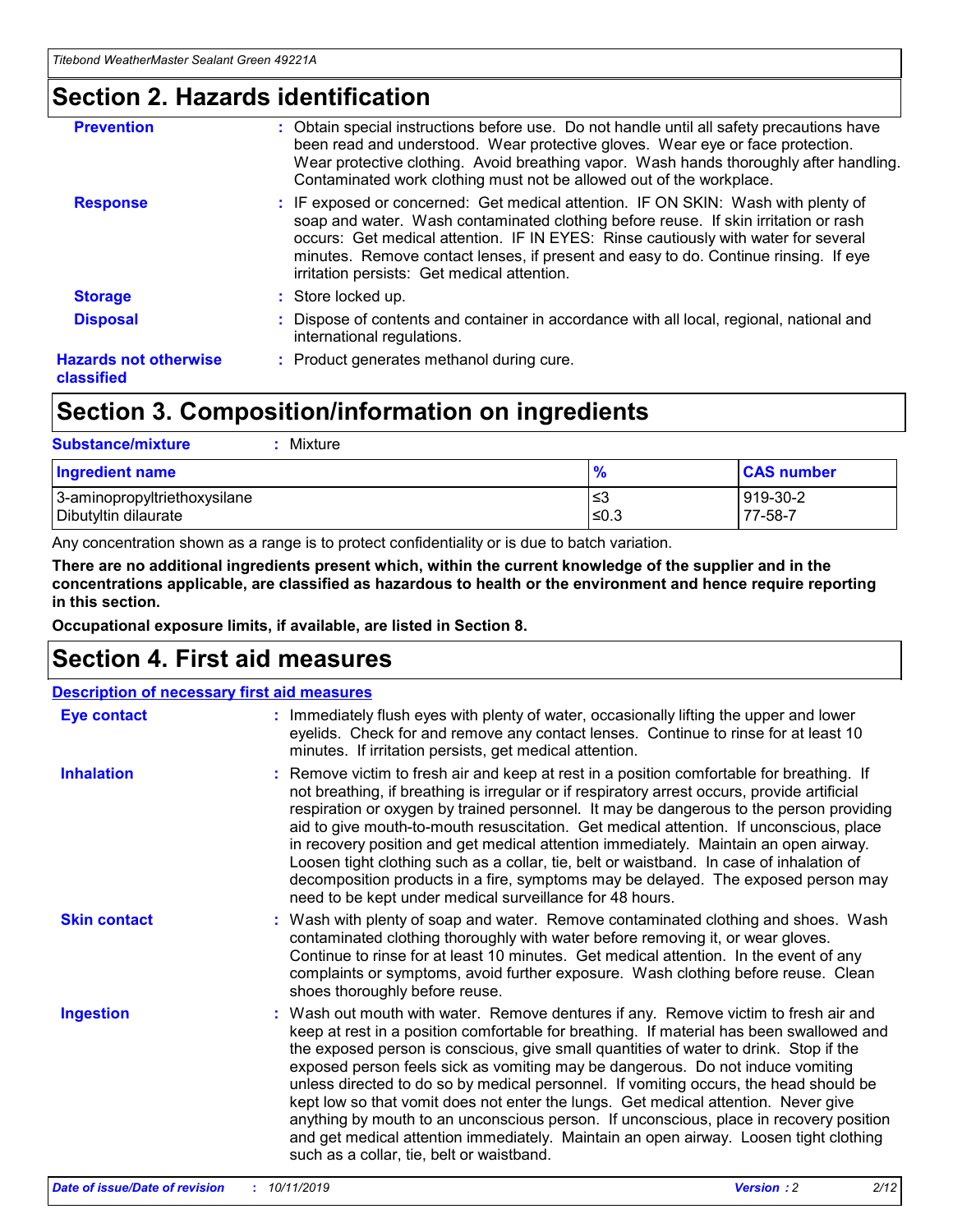## **Section 4. First aid measures**

| Most important symptoms/effects, acute and delayed |                                       |                                                                                                                                                                                                                                                                                                                                                                                                                 |  |  |  |
|----------------------------------------------------|---------------------------------------|-----------------------------------------------------------------------------------------------------------------------------------------------------------------------------------------------------------------------------------------------------------------------------------------------------------------------------------------------------------------------------------------------------------------|--|--|--|
|                                                    | <b>Potential acute health effects</b> |                                                                                                                                                                                                                                                                                                                                                                                                                 |  |  |  |
| <b>Eye contact</b>                                 |                                       | : May cause eye irritation.                                                                                                                                                                                                                                                                                                                                                                                     |  |  |  |
| <b>Inhalation</b>                                  |                                       | : No known significant effects or critical hazards.                                                                                                                                                                                                                                                                                                                                                             |  |  |  |
| <b>Skin contact</b>                                |                                       | : May cause skin irritation.                                                                                                                                                                                                                                                                                                                                                                                    |  |  |  |
| <b>Ingestion</b>                                   |                                       | : No known significant effects or critical hazards.                                                                                                                                                                                                                                                                                                                                                             |  |  |  |
| <b>Over-exposure signs/symptoms</b>                |                                       |                                                                                                                                                                                                                                                                                                                                                                                                                 |  |  |  |
| <b>Eye contact</b>                                 |                                       | : Adverse symptoms may include the following:<br>irritation<br>watering<br>redness                                                                                                                                                                                                                                                                                                                              |  |  |  |
| <b>Inhalation</b>                                  |                                       | : Adverse symptoms may include the following:<br>reduced fetal weight<br>increase in fetal deaths<br>skeletal malformations                                                                                                                                                                                                                                                                                     |  |  |  |
| <b>Skin contact</b>                                |                                       | : Adverse symptoms may include the following:<br>irritation<br>redness<br>reduced fetal weight<br>increase in fetal deaths<br>skeletal malformations                                                                                                                                                                                                                                                            |  |  |  |
| <b>Ingestion</b>                                   |                                       | : Adverse symptoms may include the following:<br>reduced fetal weight<br>increase in fetal deaths<br>skeletal malformations                                                                                                                                                                                                                                                                                     |  |  |  |
|                                                    |                                       | <b>Indication of immediate medical attention and special treatment needed, if necessary</b>                                                                                                                                                                                                                                                                                                                     |  |  |  |
| <b>Notes to physician</b>                          |                                       | : In case of inhalation of decomposition products in a fire, symptoms may be delayed.<br>The exposed person may need to be kept under medical surveillance for 48 hours.                                                                                                                                                                                                                                        |  |  |  |
| <b>Specific treatments</b>                         |                                       | : No specific treatment.                                                                                                                                                                                                                                                                                                                                                                                        |  |  |  |
| <b>Protection of first-aiders</b>                  |                                       | : No action shall be taken involving any personal risk or without suitable training. If it is<br>suspected that fumes are still present, the rescuer should wear an appropriate mask or<br>self-contained breathing apparatus. It may be dangerous to the person providing aid to<br>give mouth-to-mouth resuscitation. Wash contaminated clothing thoroughly with water<br>before removing it, or wear gloves. |  |  |  |

**See toxicological information (Section 11)**

### **Section 5. Fire-fighting measures**

| <b>Extinguishing media</b>                             |                                                                                                                                                                                                     |
|--------------------------------------------------------|-----------------------------------------------------------------------------------------------------------------------------------------------------------------------------------------------------|
| <b>Suitable extinguishing</b><br>media                 | : Use an extinguishing agent suitable for the surrounding fire.                                                                                                                                     |
| <b>Unsuitable extinguishing</b><br>media               | : None known.                                                                                                                                                                                       |
| <b>Specific hazards arising</b><br>from the chemical   | : In a fire or if heated, a pressure increase will occur and the container may burst.                                                                                                               |
| <b>Hazardous thermal</b><br>decomposition products     | : Decomposition products may include the following materials:<br>carbon dioxide<br>carbon monoxide<br>nitrogen oxides<br>metal oxide/oxides                                                         |
| <b>Special protective actions</b><br>for fire-fighters | : Promptly isolate the scene by removing all persons from the vicinity of the incident if<br>there is a fire. No action shall be taken involving any personal risk or without suitable<br>training. |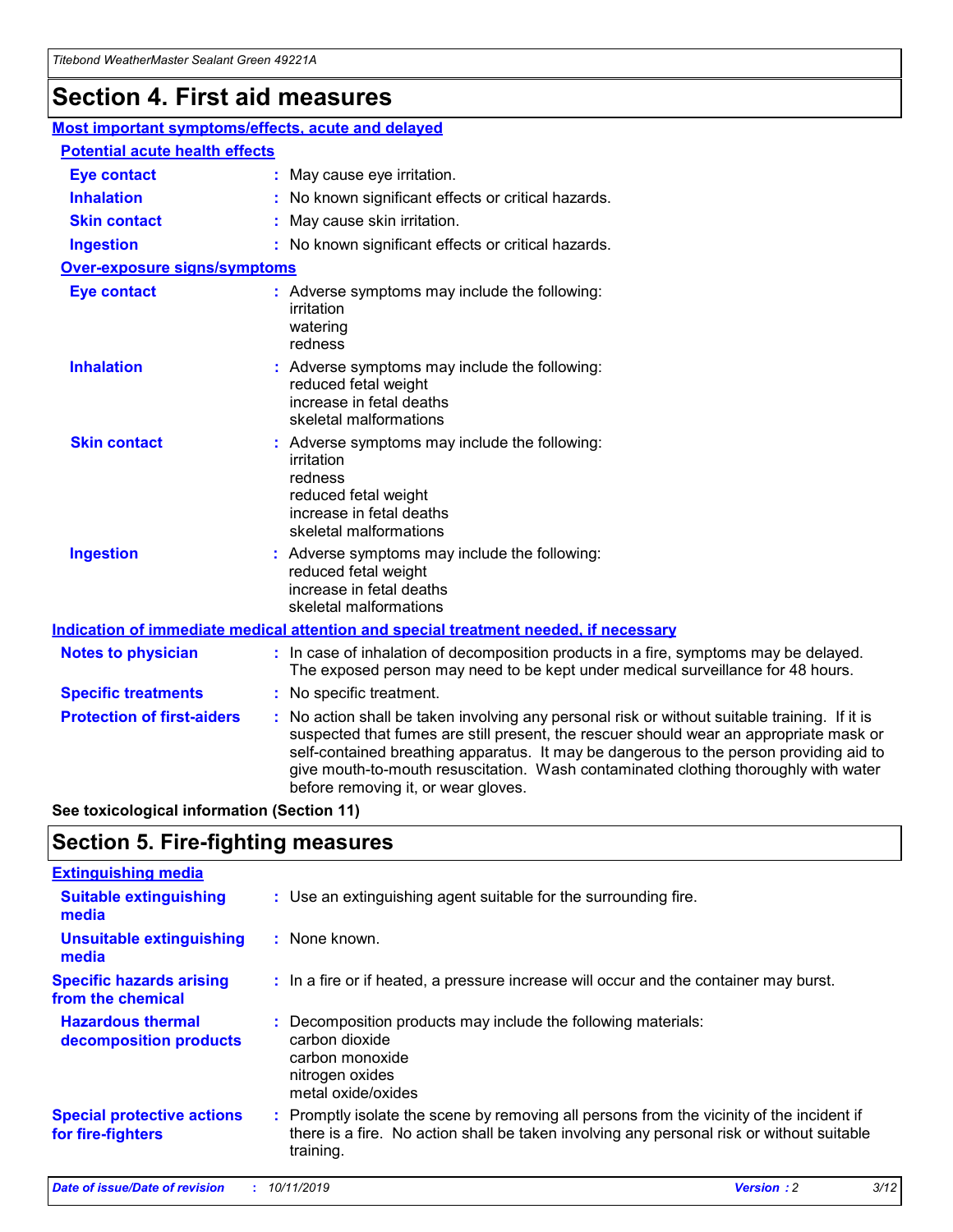### **Section 5. Fire-fighting measures**

**Special protective equipment for fire-fighters** Fire-fighters should wear appropriate protective equipment and self-contained breathing **:** apparatus (SCBA) with a full face-piece operated in positive pressure mode.

### **Section 6. Accidental release measures**

#### **Personal precautions, protective equipment and emergency procedures**

| For non-emergency<br>personnel                               | : No action shall be taken involving any personal risk or without suitable training.<br>Evacuate surrounding areas. Keep unnecessary and unprotected personnel from<br>entering. Do not touch or walk through spilled material. Avoid breathing vapor or mist.<br>Provide adequate ventilation. Wear appropriate respirator when ventilation is<br>inadequate. Put on appropriate personal protective equipment.                                                                                                                                                                                                                                                                                             |
|--------------------------------------------------------------|--------------------------------------------------------------------------------------------------------------------------------------------------------------------------------------------------------------------------------------------------------------------------------------------------------------------------------------------------------------------------------------------------------------------------------------------------------------------------------------------------------------------------------------------------------------------------------------------------------------------------------------------------------------------------------------------------------------|
|                                                              | For emergency responders : If specialized clothing is required to deal with the spillage, take note of any information in<br>Section 8 on suitable and unsuitable materials. See also the information in "For non-<br>emergency personnel".                                                                                                                                                                                                                                                                                                                                                                                                                                                                  |
| <b>Environmental precautions</b>                             | : Avoid dispersal of spilled material and runoff and contact with soil, waterways, drains<br>and sewers. Inform the relevant authorities if the product has caused environmental<br>pollution (sewers, waterways, soil or air).                                                                                                                                                                                                                                                                                                                                                                                                                                                                              |
| <b>Methods and materials for containment and cleaning up</b> |                                                                                                                                                                                                                                                                                                                                                                                                                                                                                                                                                                                                                                                                                                              |
| <b>Small spill</b>                                           | : Stop leak if without risk. Move containers from spill area. Dilute with water and mop up<br>if water-soluble. Alternatively, or if water-insoluble, absorb with an inert dry material and<br>place in an appropriate waste disposal container. Dispose of via a licensed waste<br>disposal contractor.                                                                                                                                                                                                                                                                                                                                                                                                     |
| <b>Large spill</b>                                           | : Stop leak if without risk. Move containers from spill area. Approach release from<br>upwind. Prevent entry into sewers, water courses, basements or confined areas. Wash<br>spillages into an effluent treatment plant or proceed as follows. Contain and collect<br>spillage with non-combustible, absorbent material e.g. sand, earth, vermiculite or<br>diatomaceous earth and place in container for disposal according to local regulations<br>(see Section 13). Dispose of via a licensed waste disposal contractor. Contaminated<br>absorbent material may pose the same hazard as the spilled product. Note: see<br>Section 1 for emergency contact information and Section 13 for waste disposal. |

### **Section 7. Handling and storage**

| <b>Precautions for safe handling</b>                                             |                                                                                                                                                                                                                                                                                                                                                                                                                                                                                                                                                                                                                                                                                                                                                                                                                                                  |
|----------------------------------------------------------------------------------|--------------------------------------------------------------------------------------------------------------------------------------------------------------------------------------------------------------------------------------------------------------------------------------------------------------------------------------------------------------------------------------------------------------------------------------------------------------------------------------------------------------------------------------------------------------------------------------------------------------------------------------------------------------------------------------------------------------------------------------------------------------------------------------------------------------------------------------------------|
| <b>Protective measures</b>                                                       | : Put on appropriate personal protective equipment (see Section 8). Persons with a<br>history of skin sensitization problems should not be employed in any process in which<br>this product is used. Avoid exposure - obtain special instructions before use. Avoid<br>exposure during pregnancy. Do not handle until all safety precautions have been read<br>and understood. Do not get in eyes or on skin or clothing. Do not ingest. Avoid<br>breathing vapor or mist. If during normal use the material presents a respiratory hazard,<br>use only with adequate ventilation or wear appropriate respirator. Keep in the original<br>container or an approved alternative made from a compatible material, kept tightly<br>closed when not in use. Empty containers retain product residue and can be hazardous.<br>Do not reuse container. |
| <b>Advice on general</b><br>occupational hygiene                                 | : Eating, drinking and smoking should be prohibited in areas where this material is<br>handled, stored and processed. Workers should wash hands and face before eating,<br>drinking and smoking. Remove contaminated clothing and protective equipment before<br>entering eating areas. See also Section 8 for additional information on hygiene<br>measures.                                                                                                                                                                                                                                                                                                                                                                                                                                                                                    |
| <b>Conditions for safe storage,</b><br>including any<br><b>incompatibilities</b> | Store between the following temperatures: 0 to 120 $\degree$ C (32 to 248 $\degree$ F). Store in<br>accordance with local regulations. Store in original container protected from direct<br>sunlight in a dry, cool and well-ventilated area, away from incompatible materials (see<br>Section 10) and food and drink. Store locked up. Keep container tightly closed and<br>sealed until ready for use. Containers that have been opened must be carefully<br>resealed and kept upright to prevent leakage. Do not store in unlabeled containers.<br>Use appropriate containment to avoid environmental contamination. See Section 10 for<br>incompatible materials before handling or use.                                                                                                                                                     |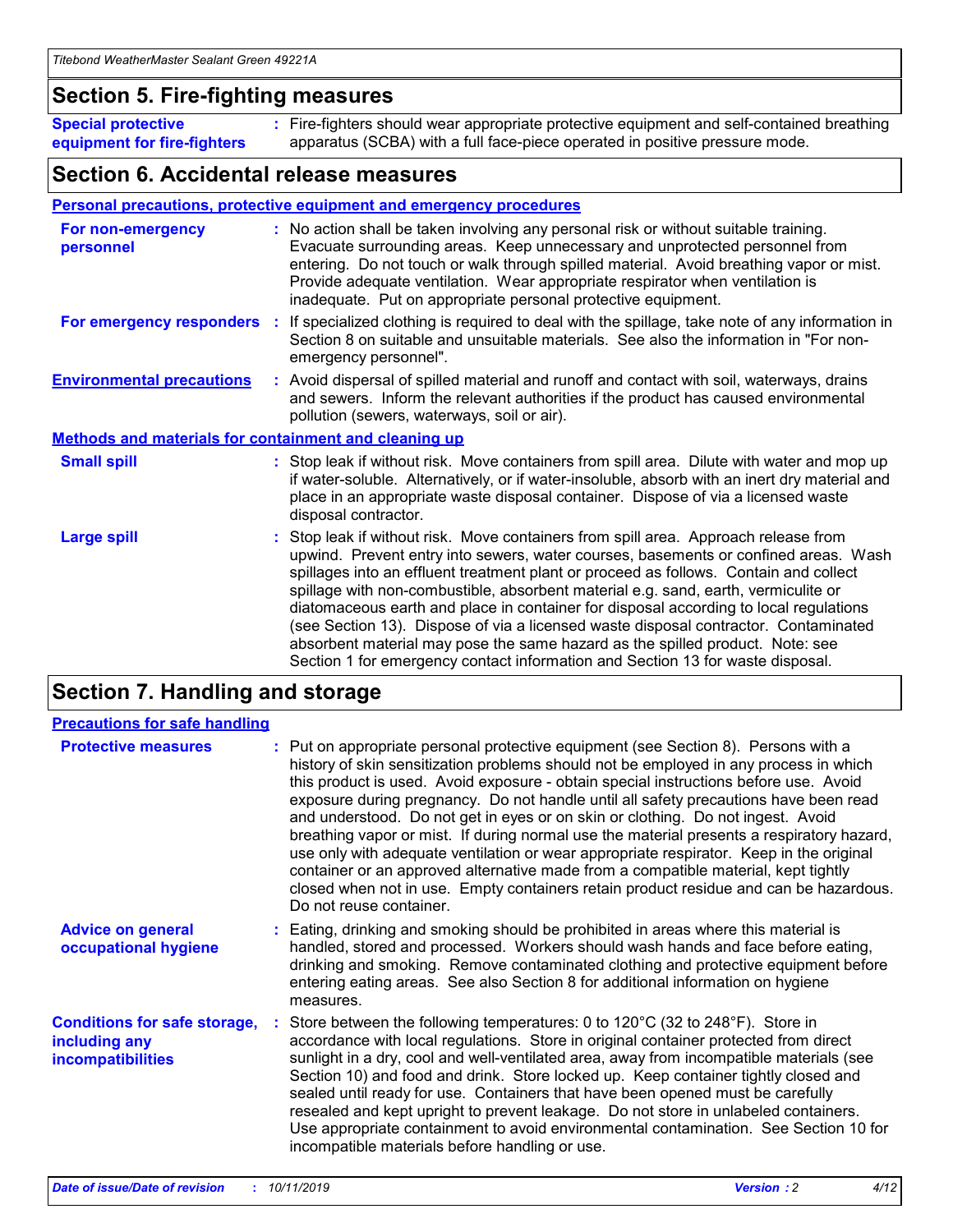## **Section 8. Exposure controls/personal protection**

#### **Control parameters**

#### **Occupational exposure limits**

| <b>Ingredient name</b>                               |    |                        | <b>Exposure limits</b>                                                                                                                                                                                                                                                                                                                                                                                                                                                                                                                                                                                                 |
|------------------------------------------------------|----|------------------------|------------------------------------------------------------------------------------------------------------------------------------------------------------------------------------------------------------------------------------------------------------------------------------------------------------------------------------------------------------------------------------------------------------------------------------------------------------------------------------------------------------------------------------------------------------------------------------------------------------------------|
| 3-aminopropyltriethoxysilane<br>Dibutyltin dilaurate |    |                        | None.<br>ACGIH TLV (United States, 3/2019). Absorbed through skin.<br>Notes: as Sn<br>TWA: $0.1 \text{ mg/m}^3$ , (as Sn) 8 hours.<br>STEL: 0.2 mg/m <sup>3</sup> , (as Sn) 15 minutes.<br>NIOSH REL (United States, 10/2016). Absorbed through skin.<br>Notes: as Sn<br>TWA: 0.1 mg/m <sup>3</sup> , (as Sn) 10 hours.<br>OSHA PEL (United States, 5/2018). Notes: as Sn<br>TWA: $0.1 \text{ mg/m}^3$ , (as Sn) 8 hours.<br>OSHA PEL 1989 (United States, 3/1989). Absorbed through skin.<br>Notes: measured as Sn<br>TWA: 0.1 mg/m <sup>3</sup> , (measured as Sn) 8 hours. Form: Organic                            |
| <b>Appropriate engineering</b><br>controls           |    |                        | : If user operations generate dust, fumes, gas, vapor or mist, use process enclosures,<br>local exhaust ventilation or other engineering controls to keep worker exposure to<br>airborne contaminants below any recommended or statutory limits.                                                                                                                                                                                                                                                                                                                                                                       |
| <b>Environmental exposure</b><br>controls            |    |                        | Emissions from ventilation or work process equipment should be checked to ensure<br>they comply with the requirements of environmental protection legislation. In some<br>cases, fume scrubbers, filters or engineering modifications to the process equipment<br>will be necessary to reduce emissions to acceptable levels.                                                                                                                                                                                                                                                                                          |
| <b>Individual protection measures</b>                |    |                        |                                                                                                                                                                                                                                                                                                                                                                                                                                                                                                                                                                                                                        |
| <b>Hygiene measures</b>                              |    |                        | : Wash hands, forearms and face thoroughly after handling chemical products, before<br>eating, smoking and using the lavatory and at the end of the working period.<br>Appropriate techniques should be used to remove potentially contaminated clothing.<br>Contaminated work clothing should not be allowed out of the workplace. Wash<br>contaminated clothing before reusing. Ensure that eyewash stations and safety<br>showers are close to the workstation location.                                                                                                                                            |
| <b>Eye/face protection</b>                           |    |                        | : Safety eyewear complying with an approved standard should be used when a risk<br>assessment indicates this is necessary to avoid exposure to liquid splashes, mists,<br>gases or dusts. If contact is possible, the following protection should be worn, unless<br>the assessment indicates a higher degree of protection: chemical splash goggles.                                                                                                                                                                                                                                                                  |
| <b>Skin protection</b>                               |    |                        |                                                                                                                                                                                                                                                                                                                                                                                                                                                                                                                                                                                                                        |
| <b>Hand protection</b>                               |    |                        | : Chemical-resistant, impervious gloves complying with an approved standard should be<br>worn at all times when handling chemical products if a risk assessment indicates this is<br>necessary. Considering the parameters specified by the glove manufacturer, check<br>during use that the gloves are still retaining their protective properties. It should be<br>noted that the time to breakthrough for any glove material may be different for different<br>glove manufacturers. In the case of mixtures, consisting of several substances, the<br>protection time of the gloves cannot be accurately estimated. |
| <b>Body protection</b>                               |    | handling this product. | Personal protective equipment for the body should be selected based on the task being<br>performed and the risks involved and should be approved by a specialist before                                                                                                                                                                                                                                                                                                                                                                                                                                                |
| <b>Other skin protection</b>                         |    |                        | : Appropriate footwear and any additional skin protection measures should be selected<br>based on the task being performed and the risks involved and should be approved by a<br>specialist before handling this product.                                                                                                                                                                                                                                                                                                                                                                                              |
| <b>Respiratory protection</b>                        | ÷. | aspects of use.        | Based on the hazard and potential for exposure, select a respirator that meets the<br>appropriate standard or certification. Respirators must be used according to a<br>respiratory protection program to ensure proper fitting, training, and other important                                                                                                                                                                                                                                                                                                                                                         |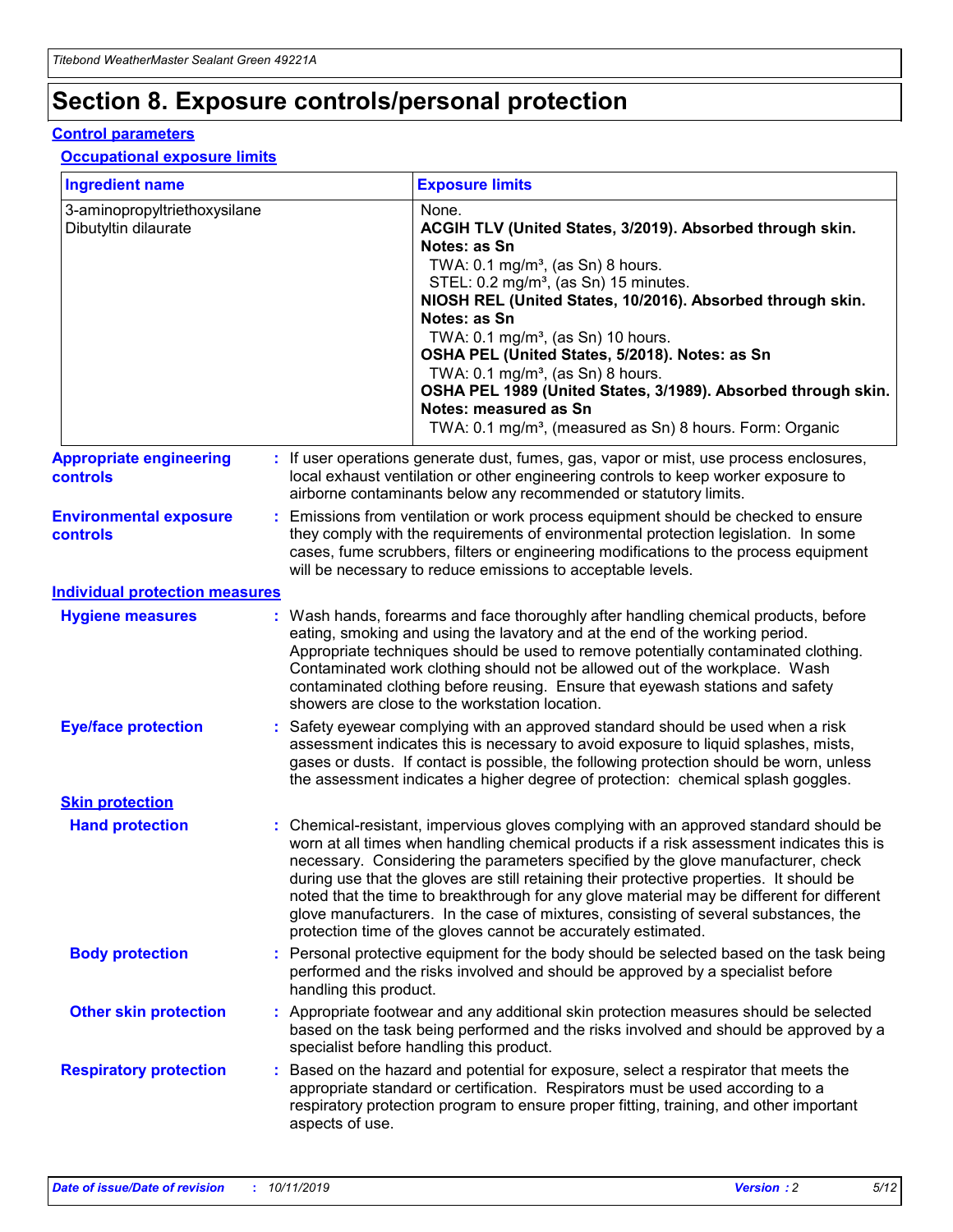### **Section 9. Physical and chemical properties**

#### **Appearance**

| <b>Physical state</b>                             | : Liquid. [Paste.]                                              |
|---------------------------------------------------|-----------------------------------------------------------------|
| Color                                             | Green.                                                          |
| Odor                                              | : None [Slight]                                                 |
| <b>Odor threshold</b>                             | : Not available.                                                |
| рH                                                | : Not applicable.                                               |
| <b>Melting point</b>                              | : Not available.                                                |
| <b>Boiling point</b>                              | : >100°C (>212°F)                                               |
| <b>Flash point</b>                                | : Closed cup: $>200^{\circ}$ C ( $>392^{\circ}$ F) [Setaflash.] |
| <b>Evaporation rate</b>                           | $:$ <1 (butyl acetate = 1)                                      |
| <b>Flammability (solid, gas)</b>                  | : Not available.                                                |
| Lower and upper explosive<br>(flammable) limits   | : Not available.                                                |
| <b>VOC (less water, less</b><br>exempt solvents)  | : 0 g/l                                                         |
| <b>Volatility</b>                                 | $: 0\%$ (w/w)                                                   |
| <b>Vapor density</b>                              | : Not available.                                                |
| <b>Relative density</b>                           | : 1.4329                                                        |
| <b>Solubility</b>                                 | Insoluble in the following materials: cold water and hot water. |
| <b>Solubility in water</b>                        | : Not available.                                                |
| <b>Partition coefficient: n-</b><br>octanol/water | $:$ Not available.                                              |
| <b>Auto-ignition temperature</b>                  | : Not available.                                                |
| <b>Decomposition temperature</b>                  | : Not available.                                                |
|                                                   |                                                                 |

### **Section 10. Stability and reactivity**

| <b>Reactivity</b>                            |    | : No specific test data related to reactivity available for this product or its ingredients.            |
|----------------------------------------------|----|---------------------------------------------------------------------------------------------------------|
| <b>Chemical stability</b>                    |    | : The product is stable.                                                                                |
| <b>Possibility of hazardous</b><br>reactions |    | : Under normal conditions of storage and use, hazardous reactions will not occur.                       |
| <b>Conditions to avoid</b>                   |    | : No specific data.                                                                                     |
| <b>Incompatible materials</b>                | ٠. | No specific data.                                                                                       |
| <b>Hazardous decomposition</b><br>products   | ÷. | Under normal conditions of storage and use, hazardous decomposition products should<br>not be produced. |

### **Section 11. Toxicological information**

### **Information on toxicological effects**

#### **Acute toxicity**

| <b>Product/ingredient name</b> | <b>Result</b>           | <b>Species</b> | <b>Dose</b>                | <b>Exposure</b> |
|--------------------------------|-------------------------|----------------|----------------------------|-----------------|
| 3-aminopropyltriethoxysilane   | <b>ILD50 Dermal</b>     | Rabbit         | 4.29 g/kg                  |                 |
| Dibutyltin dilaurate           | ILD50 Oral<br>LD50 Oral | Rat<br>Rat     | $1.57$ g/kg<br>175 $mg/kg$ |                 |
|                                |                         |                |                            |                 |

**Irritation/Corrosion**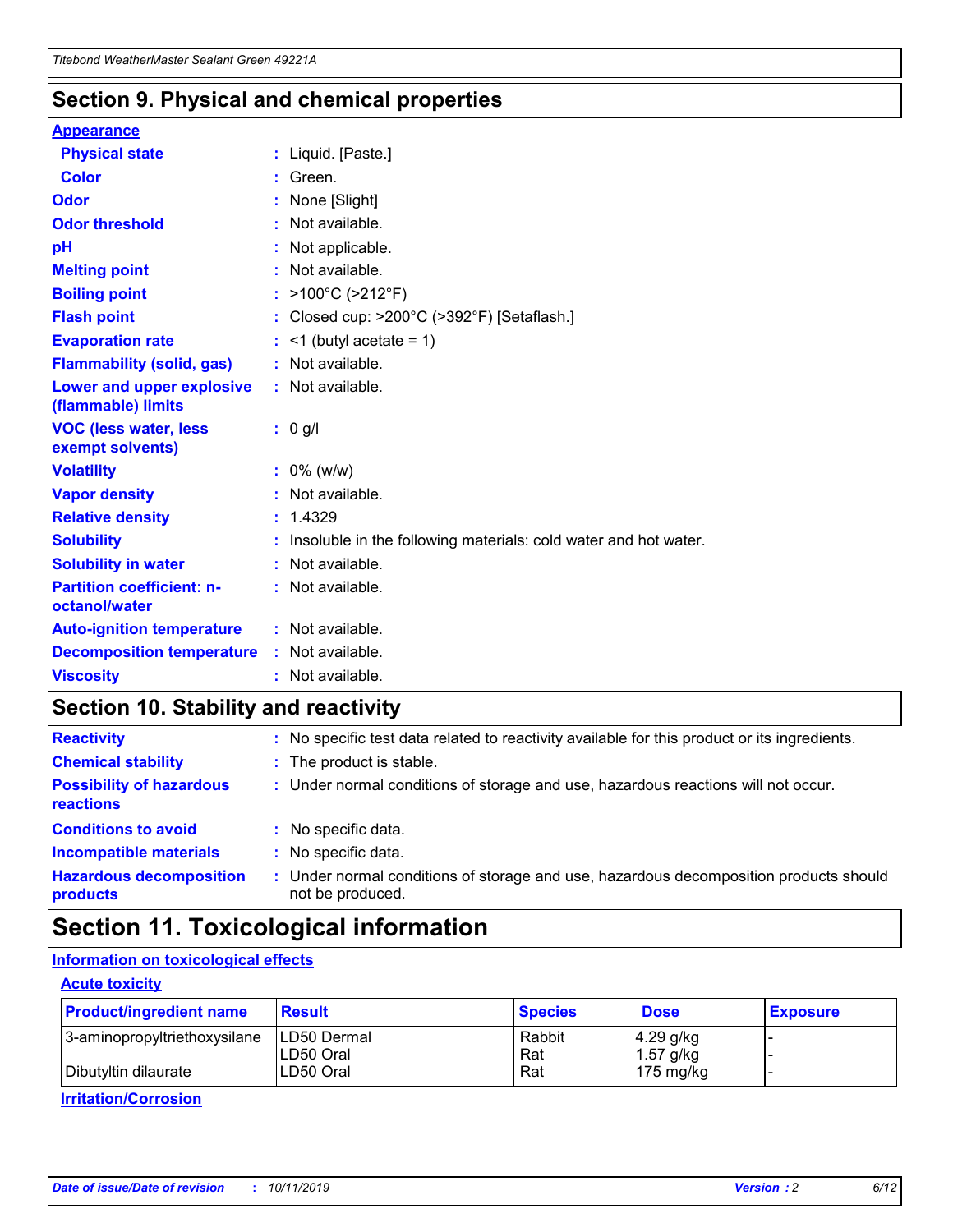## **Section 11. Toxicological information**

| <b>Product/ingredient name</b> | <b>Result</b>            | <b>Species</b> | <b>Score</b> | <b>Exposure</b>           | <b>Observation</b> |
|--------------------------------|--------------------------|----------------|--------------|---------------------------|--------------------|
| 3-aminopropyltriethoxysilane   | Eyes - Mild irritant     | Rabbit         |              | $100$ mg                  |                    |
|                                | Eyes - Severe irritant   | Rabbit         |              | 24 hours 750              |                    |
|                                |                          |                |              | ug                        |                    |
|                                | Skin - Severe irritant   | Rabbit         |              | 24 hours 5                | -                  |
| Dibutyltin dilaurate           | Eyes - Moderate irritant | Rabbit         |              | mq<br><b>24 hours 100</b> |                    |
|                                |                          |                |              | mg                        |                    |
|                                | Skin - Severe irritant   | Rabbit         |              | 500 mg                    |                    |

#### **Sensitization**

Not available.

#### **Mutagenicity**

Not available.

#### **Carcinogenicity**

Not available.

#### **Reproductive toxicity**

Not available.

#### **Teratogenicity**

Not available.

#### **Specific target organ toxicity (single exposure)**

Not available.

#### **Specific target organ toxicity (repeated exposure)**

| <b>Name</b>                                                                  |                                                                            | <b>Category</b>                                     | <b>Route of</b><br>exposure | <b>Target organs</b> |
|------------------------------------------------------------------------------|----------------------------------------------------------------------------|-----------------------------------------------------|-----------------------------|----------------------|
| Dibutyltin dilaurate                                                         |                                                                            | Category 1                                          | -                           | respiratory system   |
| <b>Aspiration hazard</b><br>Not available.                                   |                                                                            |                                                     |                             |                      |
| <b>Information on the likely</b><br>routes of exposure                       | : Not available.                                                           |                                                     |                             |                      |
| <b>Potential acute health effects</b>                                        |                                                                            |                                                     |                             |                      |
| <b>Eye contact</b>                                                           | : May cause eye irritation.                                                |                                                     |                             |                      |
| <b>Inhalation</b>                                                            |                                                                            | : No known significant effects or critical hazards. |                             |                      |
| <b>Skin contact</b>                                                          | : May cause skin irritation.                                               |                                                     |                             |                      |
| <b>Ingestion</b>                                                             |                                                                            | : No known significant effects or critical hazards. |                             |                      |
| Symptoms related to the physical, chemical and toxicological characteristics |                                                                            |                                                     |                             |                      |
| <b>Eye contact</b>                                                           | irritation<br>watering<br>redness                                          | : Adverse symptoms may include the following:       |                             |                      |
| <b>Inhalation</b>                                                            | reduced fetal weight<br>increase in fetal deaths<br>skeletal malformations | : Adverse symptoms may include the following:       |                             |                      |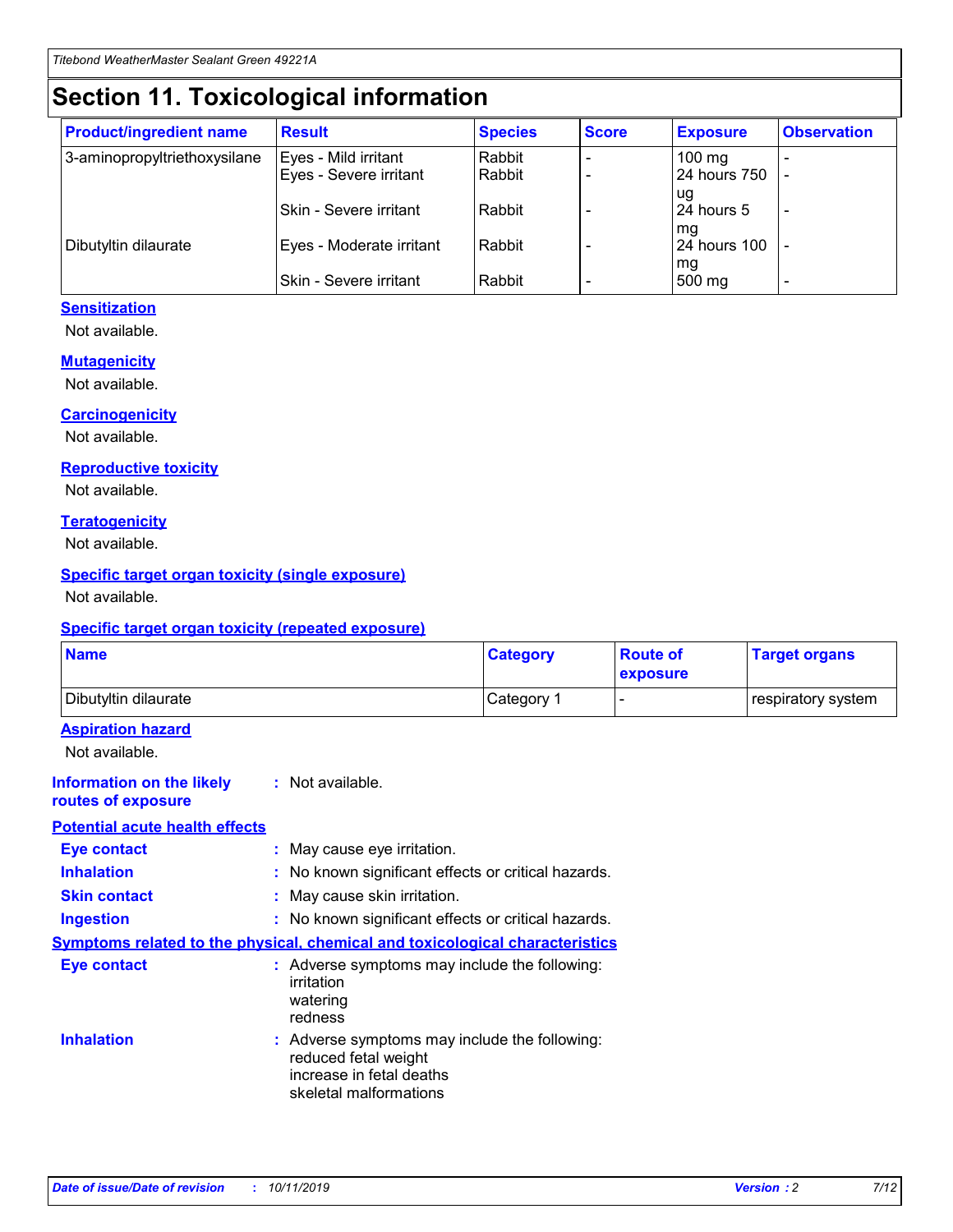## **Section 11. Toxicological information**

| <b>Skin contact</b>                     | : Adverse symptoms may include the following:<br>irritation<br>redness<br>reduced fetal weight<br>increase in fetal deaths<br>skeletal malformations |
|-----------------------------------------|------------------------------------------------------------------------------------------------------------------------------------------------------|
| <b>Ingestion</b>                        | : Adverse symptoms may include the following:<br>reduced fetal weight<br>increase in fetal deaths<br>skeletal malformations                          |
|                                         | Delayed and immediate effects and also chronic effects from short and long term exposure                                                             |
| <b>Short term exposure</b>              |                                                                                                                                                      |
| <b>Potential immediate</b><br>effects   | : Not available.                                                                                                                                     |
| <b>Potential delayed effects</b>        | : Not available.                                                                                                                                     |
| <b>Long term exposure</b>               |                                                                                                                                                      |
| <b>Potential immediate</b><br>effects   | : Not available.                                                                                                                                     |
| <b>Potential delayed effects</b>        | : Not available.                                                                                                                                     |
| <b>Potential chronic health effects</b> |                                                                                                                                                      |
| Not available.                          |                                                                                                                                                      |
| <b>General</b>                          | : Once sensitized, a severe allergic reaction may occur when subsequently exposed to<br>very low levels.                                             |
| <b>Carcinogenicity</b>                  | : No known significant effects or critical hazards.                                                                                                  |
| <b>Mutagenicity</b>                     | No known significant effects or critical hazards.                                                                                                    |
| <b>Teratogenicity</b>                   | May damage the unborn child.                                                                                                                         |
| <b>Developmental effects</b>            | No known significant effects or critical hazards.                                                                                                    |
| <b>Fertility effects</b>                | : May damage fertility.                                                                                                                              |
| <b>Numerical measures of toxicity</b>   |                                                                                                                                                      |
| <b>Acute toxicity estimates</b>         |                                                                                                                                                      |
|                                         |                                                                                                                                                      |

Not available.

## **Section 12. Ecological information**

#### **Toxicity**

| <b>Product/ingredient name</b> | <b>Result</b>                     | <b>Species</b>                       | <b>Exposure</b> |
|--------------------------------|-----------------------------------|--------------------------------------|-----------------|
| Dibutyltin dilaurate           | Chronic EC10 > 2 mg/l Fresh water | Algae - Scenedesmus<br>I subspicatus | l 96 hours i    |

### **Persistence and degradability**

| <b>Product/ingredient name</b> | <b>Test</b>                                                                    | <b>Result</b>  |                   | <b>Dose</b> | <b>Inoculum</b>         |
|--------------------------------|--------------------------------------------------------------------------------|----------------|-------------------|-------------|-------------------------|
| Dibutyltin dilaurate           | OECD 301F<br>Ready<br>Biodegradability -<br>Manometric<br>Respirometry<br>Test | 23 % - 28 days |                   |             |                         |
| <b>Product/ingredient name</b> | <b>Aquatic half-life</b>                                                       |                | <b>Photolysis</b> |             | <b>Biodegradability</b> |
| Dibutyltin dilaurate           |                                                                                |                |                   |             | Inherent                |

### **Bioaccumulative potential**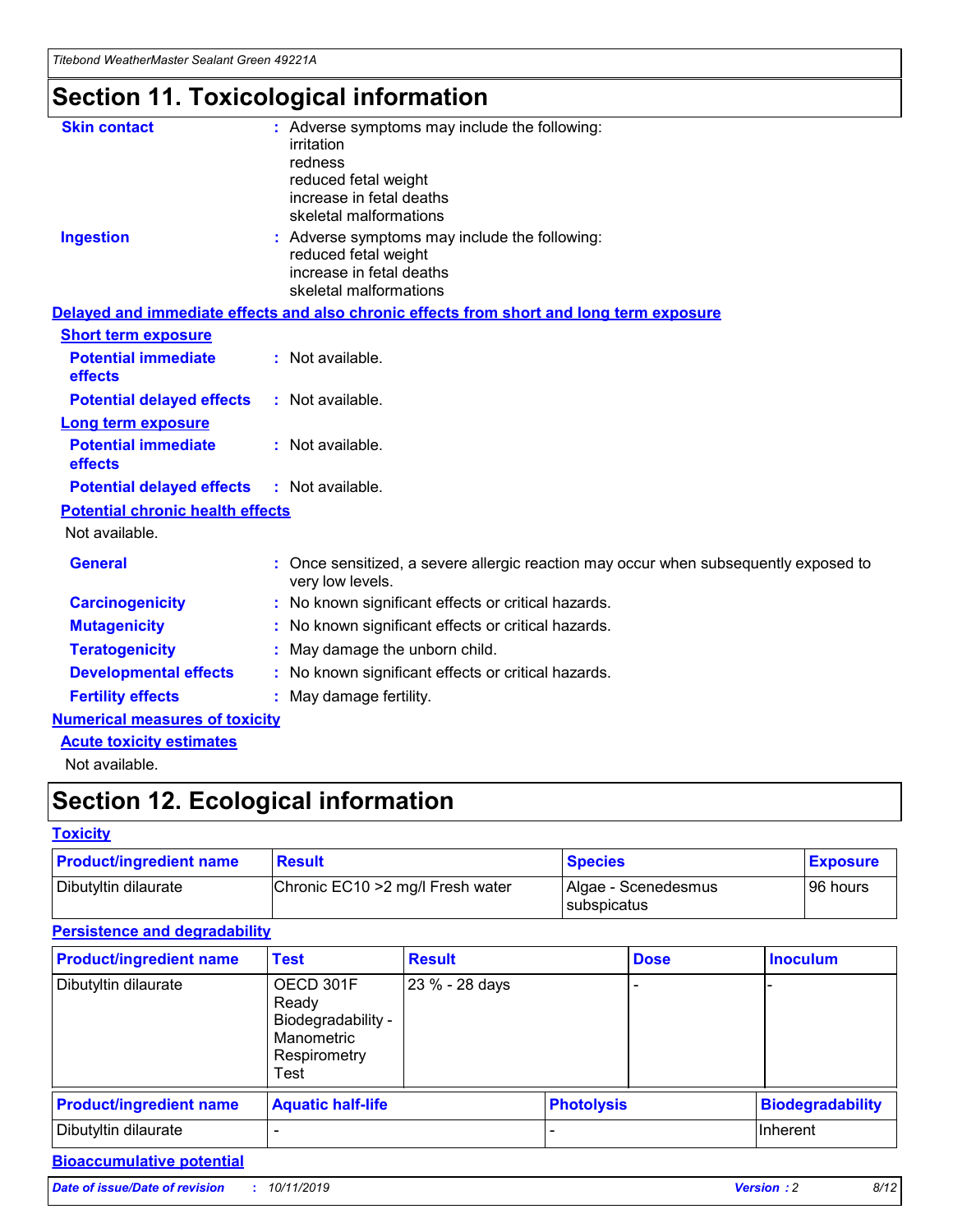## **Section 12. Ecological information**

| <b>Product/ingredient name</b> | $LoaPow$ | <b>BCF</b> | <b>Potential</b> |
|--------------------------------|----------|------------|------------------|
| 3-aminopropyltriethoxysilane   | 1.7      | 3.4        | low              |
| Dibutyltin dilaurate           | 4.44     | 2.91       | low              |

#### **Mobility in soil**

| <b>Soil/water partition</b><br>coefficient (K <sub>oc</sub> ) | : Not available.                                    |
|---------------------------------------------------------------|-----------------------------------------------------|
| <b>Other adverse effects</b>                                  | : No known significant effects or critical hazards. |

### **Section 13. Disposal considerations**

**Disposal methods :**

The generation of waste should be avoided or minimized wherever possible. Disposal of this product, solutions and any by-products should at all times comply with the requirements of environmental protection and waste disposal legislation and any regional local authority requirements. Dispose of surplus and non-recyclable products via a licensed waste disposal contractor. Waste should not be disposed of untreated to the sewer unless fully compliant with the requirements of all authorities with jurisdiction. Waste packaging should be recycled. Incineration or landfill should only be considered when recycling is not feasible. This material and its container must be disposed of in a safe way. Care should be taken when handling emptied containers that have not been cleaned or rinsed out. Empty containers or liners may retain some product residues. Avoid dispersal of spilled material and runoff and contact with soil, waterways, drains and sewers.

## **Section 14. Transport information**

|                                      | <b>DOT</b><br><b>Classification</b> | <b>TDG</b><br><b>Classification</b> | <b>Mexico</b><br><b>Classification</b> | <b>ADR/RID</b>           | <b>IMDG</b>     | <b>IATA</b>              |
|--------------------------------------|-------------------------------------|-------------------------------------|----------------------------------------|--------------------------|-----------------|--------------------------|
| <b>UN number</b>                     | Not regulated.                      | Not regulated.                      | Not regulated.                         | Not regulated.           | Not regulated.  | Not regulated.           |
| <b>UN proper</b><br>shipping name    | $\qquad \qquad \blacksquare$        |                                     |                                        |                          |                 |                          |
| <b>Transport</b><br>hazard class(es) | $\overline{\phantom{0}}$            | $\qquad \qquad$                     | $\qquad \qquad$                        | $\overline{\phantom{a}}$ | $\qquad \qquad$ | $\overline{\phantom{0}}$ |
| <b>Packing group</b>                 | $\overline{\phantom{a}}$            | -                                   |                                        |                          |                 |                          |
| <b>Environmental</b><br>hazards      | No.                                 | No.                                 | No.                                    | No.                      | No.             | No.                      |

## **Section 15. Regulatory information**

#### **U.S. Federal regulations**

#### **SARA 302/304**

#### **Composition/information on ingredients**

No products were found.

**SARA 304 RQ :** Not applicable.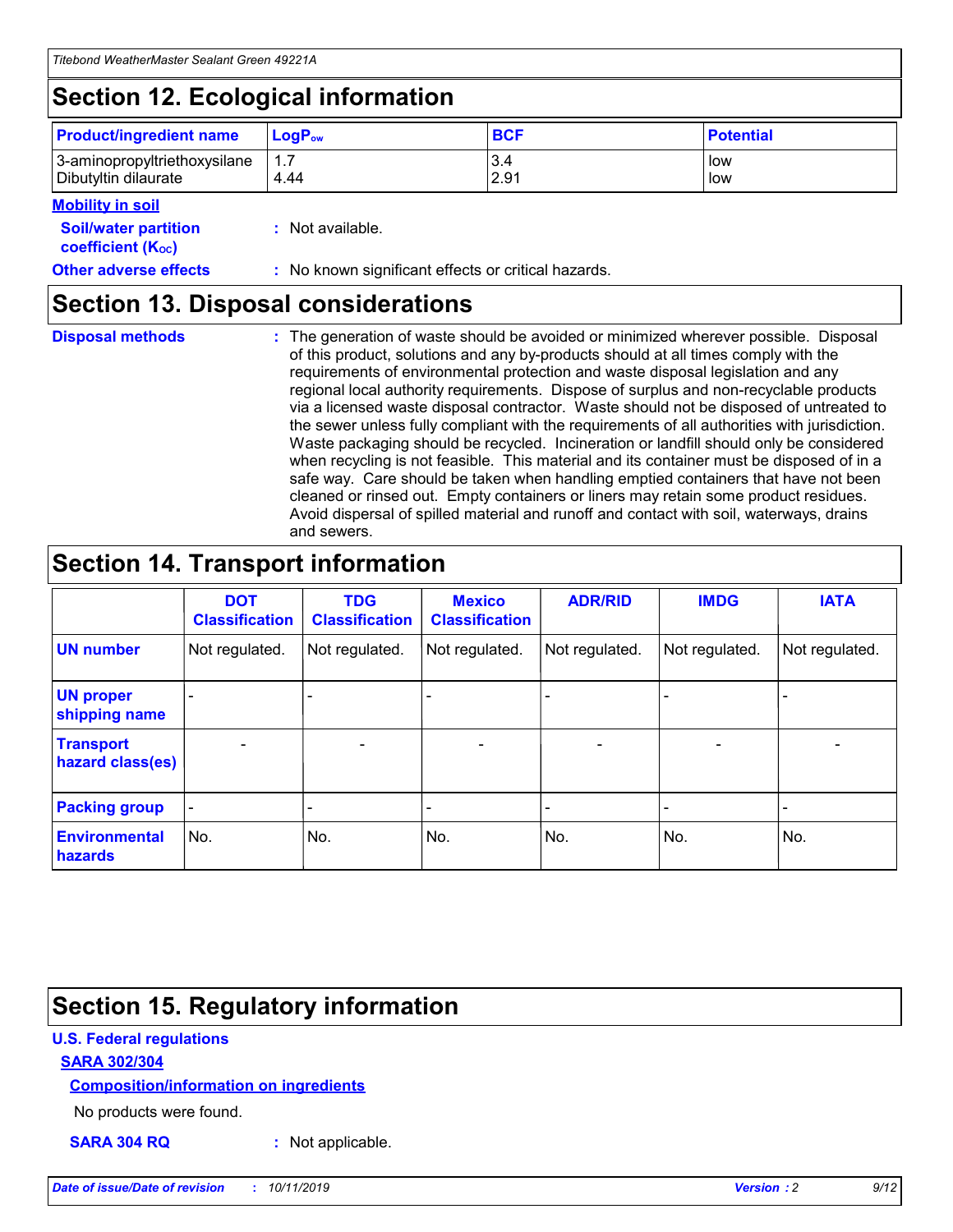### **Section 15. Regulatory information**

#### **SARA 311/312**

**Classification :** EYE IRRITATION - Category 2B SKIN SENSITIZATION - Category 1 TOXIC TO REPRODUCTION (Fertility) - Category 1B TOXIC TO REPRODUCTION (Unborn child) - Category 1B

#### **Composition/information on ingredients**

| <b>Name</b>                  | $\frac{9}{6}$ | <b>Classification</b>                                                                                            |
|------------------------------|---------------|------------------------------------------------------------------------------------------------------------------|
| 3-aminopropyltriethoxysilane | $\leq$ 3      | <b>FLAMMABLE LIQUIDS - Category 4</b><br><b>ACUTE TOXICITY (oral) - Category 4</b>                               |
|                              |               | SKIN IRRITATION - Category 2<br>EYE IRRITATION - Category 2A                                                     |
| Dibutyltin dilaurate         | ≤0.3          | ACUTE TOXICITY (oral) - Category 3<br>SKIN CORROSION - Category 1C                                               |
|                              |               | SERIOUS EYE DAMAGE - Category 1<br>SKIN SENSITIZATION - Category 1<br><b>GERM CELL MUTAGENICITY - Category 2</b> |
|                              |               | TOXIC TO REPRODUCTION (Fertility) - Category 1B<br>TOXIC TO REPRODUCTION (Unborn child) - Category 1B            |
|                              |               | SPECIFIC TARGET ORGAN TOXICITY (REPEATED<br>EXPOSURE) (respiratory system) - Category 1                          |

#### **State regulations**

| <b>Massachusetts</b> | : None of the components are listed. |
|----------------------|--------------------------------------|
| <b>New York</b>      | : None of the components are listed. |
| <b>New Jersey</b>    | : None of the components are listed. |
| <b>Pennsylvania</b>  | : None of the components are listed. |

#### **California Prop. 65**

**A** WARNING: This product can expose you to methanol, which is known to the State of California to cause birth defects or other reproductive harm. For more information go to www.P65Warnings.ca.gov.

| <b>Ingredient name</b> | No significant risk Maximum<br>level | acceptable dosage<br>level |
|------------------------|--------------------------------------|----------------------------|
| methanol               |                                      | Yes.                       |

#### **International regulations**

**Chemical Weapon Convention List Schedules I, II & III Chemicals** Not listed.

#### **Montreal Protocol**

Not listed.

**Stockholm Convention on Persistent Organic Pollutants**

Not listed.

### **UNECE Aarhus Protocol on POPs and Heavy Metals**

Not listed.

#### **Inventory list**

### **China :** All components are listed or exempted.

**United States TSCA 8(b) inventory :** All components are active or exempted.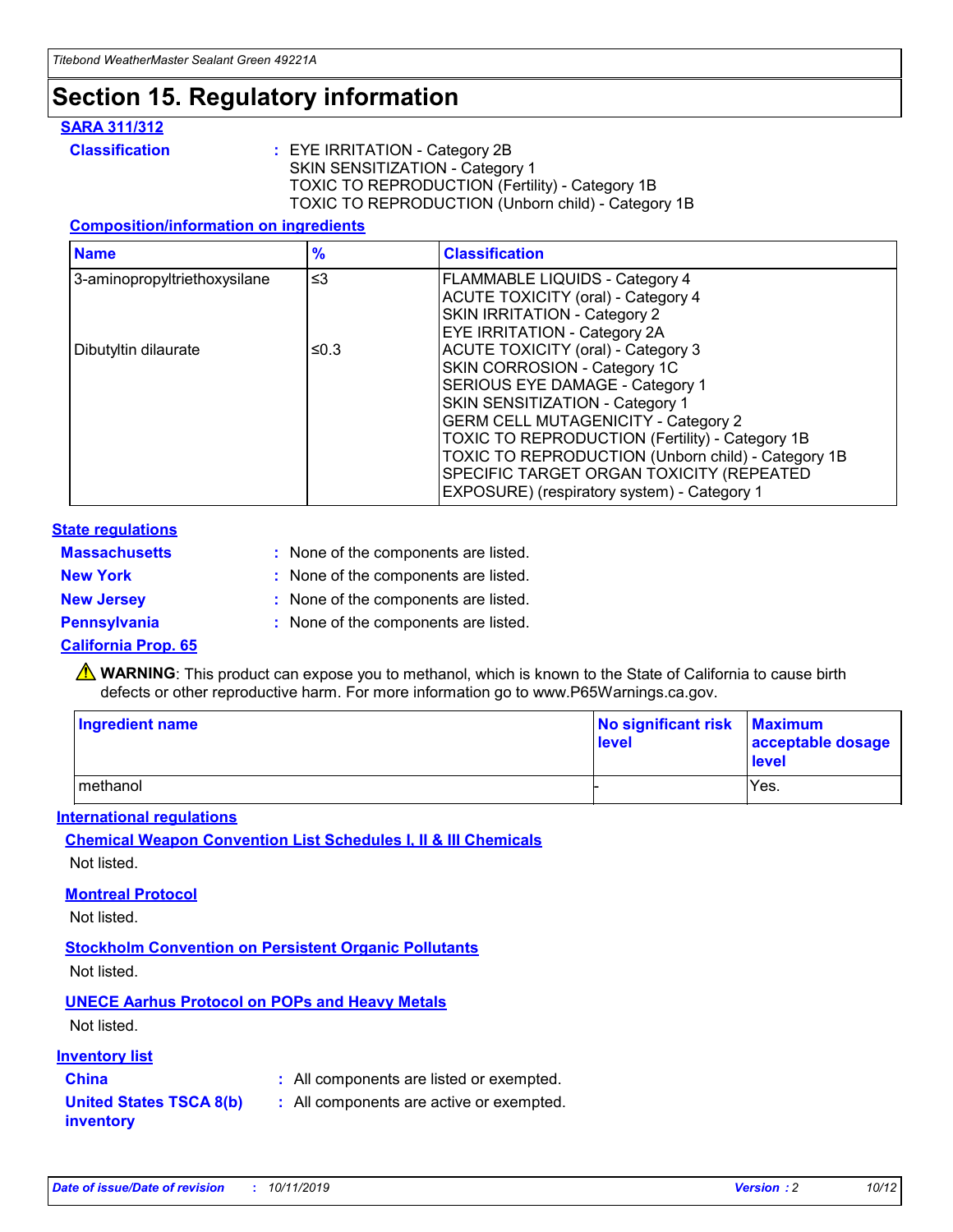## **Section 16. Other information**

**Hazardous Material Information System (U.S.A.)**



**Caution: HMIS® ratings are based on a 0-4 rating scale, with 0 representing minimal hazards or risks, and 4 representing significant hazards or risks. Although HMIS® ratings and the associated label are not required on SDSs or products leaving a facility under 29 CFR 1910.1200, the preparer may choose to provide them. HMIS® ratings are to be used with a fully implemented HMIS® program. HMIS® is a registered trademark and service mark of the American Coatings Association, Inc.**

**The customer is responsible for determining the PPE code for this material. For more information on HMIS® Personal Protective Equipment (PPE) codes, consult the HMIS® Implementation Manual.**

#### **National Fire Protection Association (U.S.A.)**



**Reprinted with permission from NFPA 704-2001, Identification of the Hazards of Materials for Emergency Response Copyright ©1997, National Fire Protection Association, Quincy, MA 02269. This reprinted material is not the complete and official position of the National Fire Protection Association, on the referenced subject which is represented only by the standard in its entirety.**

**Copyright ©2001, National Fire Protection Association, Quincy, MA 02269. This warning system is intended to be interpreted and applied only by properly trained individuals to identify fire, health and reactivity hazards of chemicals. The user is referred to certain limited number of chemicals with recommended classifications in NFPA 49 and NFPA 325, which would be used as a guideline only. Whether the chemicals are classified by NFPA or not, anyone using the 704 systems to classify chemicals does so at their own risk.**

#### **Procedure used to derive the classification**

| <b>Classification</b>                                                                                                                                                                  |                                                                                                                                                                                                                                                                   | <b>Justification</b>                                                                                                                                                                                                                                                                                       |  |
|----------------------------------------------------------------------------------------------------------------------------------------------------------------------------------------|-------------------------------------------------------------------------------------------------------------------------------------------------------------------------------------------------------------------------------------------------------------------|------------------------------------------------------------------------------------------------------------------------------------------------------------------------------------------------------------------------------------------------------------------------------------------------------------|--|
| <b>EYE IRRITATION - Category 2B</b><br>SKIN SENSITIZATION - Category 1<br><b>TOXIC TO REPRODUCTION (Fertility) - Category 1B</b><br>TOXIC TO REPRODUCTION (Unborn child) - Category 1B |                                                                                                                                                                                                                                                                   | Expert judgment<br>Expert judgment<br>Expert judgment<br>Expert judgment                                                                                                                                                                                                                                   |  |
| <b>History</b>                                                                                                                                                                         |                                                                                                                                                                                                                                                                   |                                                                                                                                                                                                                                                                                                            |  |
| Date of printing                                                                                                                                                                       | : 4/22/2022                                                                                                                                                                                                                                                       |                                                                                                                                                                                                                                                                                                            |  |
| Date of issue/Date of<br>revision                                                                                                                                                      | : 10/11/2019                                                                                                                                                                                                                                                      |                                                                                                                                                                                                                                                                                                            |  |
| Date of previous issue                                                                                                                                                                 | : 10/16/2020                                                                                                                                                                                                                                                      |                                                                                                                                                                                                                                                                                                            |  |
| <b>Version</b>                                                                                                                                                                         | $\therefore$ 2                                                                                                                                                                                                                                                    |                                                                                                                                                                                                                                                                                                            |  |
| <b>Key to abbreviations</b>                                                                                                                                                            | $\therefore$ ATE = Acute Toxicity Estimate<br><b>BCF</b> = Bioconcentration Factor<br>IATA = International Air Transport Association<br><b>IBC</b> = Intermediate Bulk Container<br><b>IMDG = International Maritime Dangerous Goods</b><br>$UN = United Nations$ | GHS = Globally Harmonized System of Classification and Labelling of Chemicals<br>LogPow = logarithm of the octanol/water partition coefficient<br>MARPOL = International Convention for the Prevention of Pollution From Ships, 1973<br>as modified by the Protocol of 1978. ("Marpol" = marine pollution) |  |